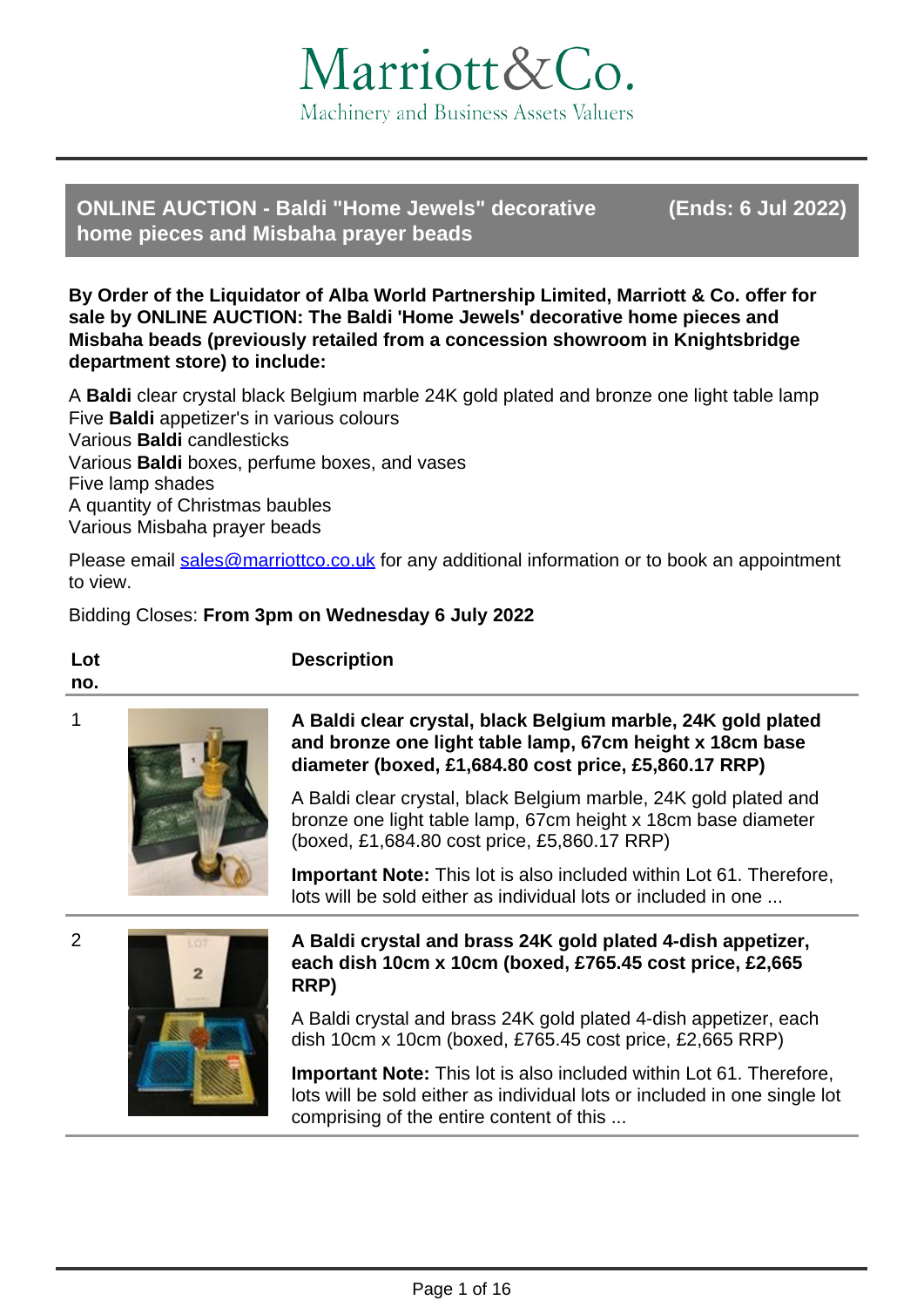# **Description**

**Lot no.**



### 3 **A Baldi crystal and brass 24K gold plated 4-dish appetizer, each dish 10cm x 10cm (boxed, £765.45 cost price, £2,665 RRP)**

A Baldi crystal and brass 24K gold plated 4-dish appetizer, each dish 10cm x 10cm (boxed, £765.45 cost price, £2,665 RRP)

**Important Note:** This lot is also included within Lot 61. Therefore, lots will be sold either as individual lots or included in one single lot comprising of the entire content of this ...



# 4 **A Baldi crystal and brass 24K gold plated 4-dish appetizer, each dish 10cm x 10cm (boxed, £765.45 cost price, £2,665 RRP)**

A Baldi crystal and brass 24K gold plated 4-dish appetizer, each dish 10cm x 10cm (boxed, £765.45 cost price, £2,665 RRP)

**Important Note:** This lot is also included within Lot 61. Therefore, lots will be sold either as individual lots or included in one single lot comprising of the entire content of this ...



# 5 **A Baldi crystal and brass 24K gold plated 4-dish appetizer, each dish 10cm x 10cm (boxed, £765.45 cost price, £2,665 RRP)**

A Baldi crystal and brass 24K gold plated 4-dish appetizer, each dish 10cm x 10cm (boxed, £765.45 cost price, £2,665 RRP)

**Important Note:** This lot is also included within Lot 61. Therefore, lots will be sold either as individual lots or included in one single lot comprising of the entire content of this ...



# 6 **A Baldi crystal and brass 24K gold plated 4-dish appetizer, each dish 10cm x 10cm (boxed, £765.45 cost price, £2,665 RRP)**

A Baldi crystal and brass 24K gold plated 4-dish appetizer, each dish 10cm x 10cm (boxed, £765.45 cost price, £2,665 RRP)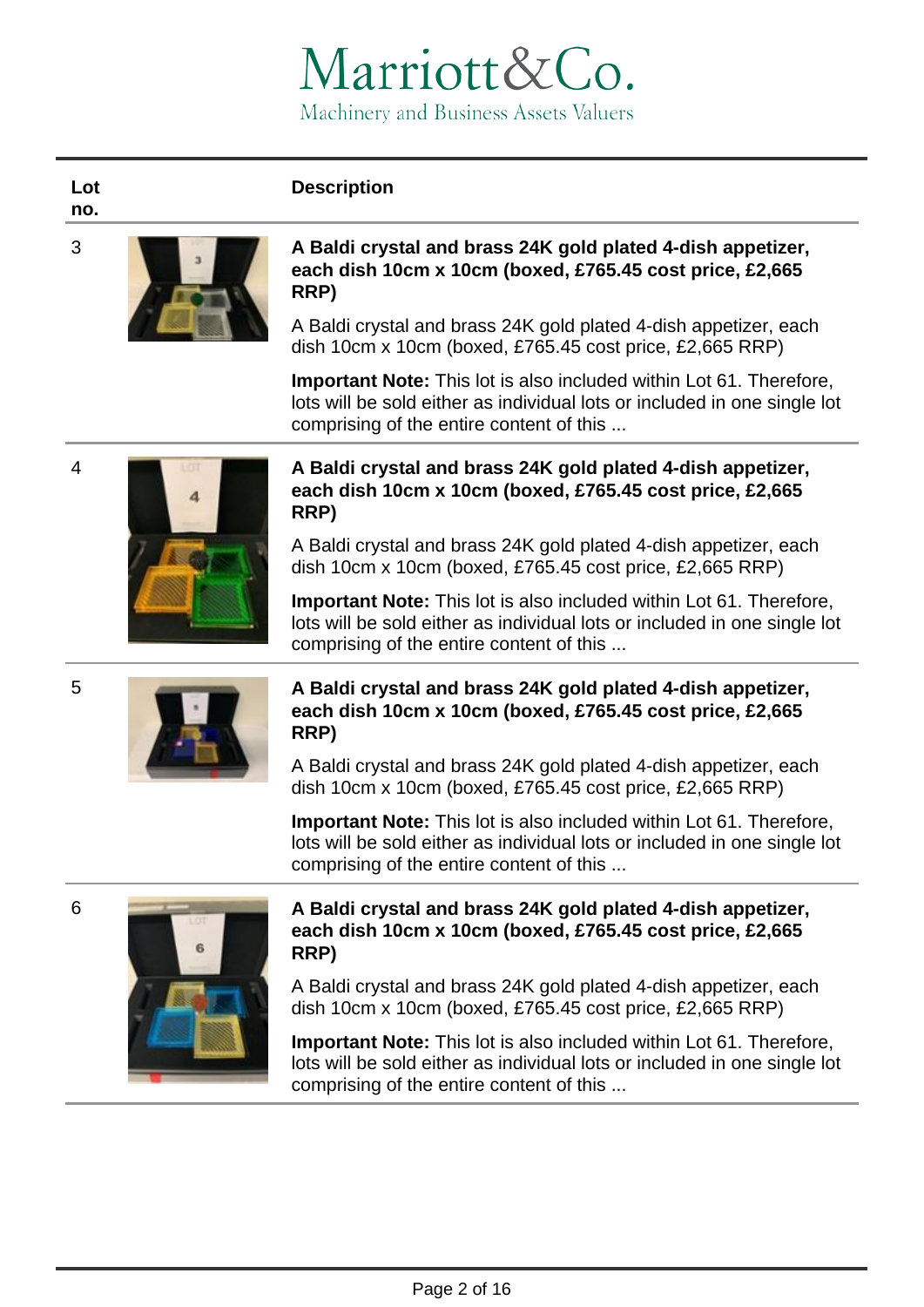# **Description**

**no.**

**Lot** 



### 7 **A Baldi crystal (pink, violet and clear) sphere candlestick, 42cm height x 17cm base diameter (boxed, £515.16 cost price, £2,353.46 RRP)**

A Baldi crystal (pink, violet and clear) sphere candlestick, 42cm height x 17cm base diameter (boxed, £515.16 cost price, £2,353.46 RRP)

**Important Note:** This lot is also included within Lot 61. Therefore, lots will be sold either as individual lots or included in one single lot comprising of the entire ...

# 8 **A Baldi crystal (fume, yellow and green) sphere candlestick, 42cm height x 17cm base diameter (boxed, £515.16 cost price, £2,353.46 RRP)**

A Baldi crystal (fume, yellow and green) sphere candlestick, 42cm height x 17cm base diameter (boxed, £515.16 cost price, £2,353.46 RRP)

**Important Note:** This lot is also included within Lot 61. Therefore, lots will be sold either as individual lots or included in one single lot comprising of the entire ...

# 9 **A Baldi crystal sphere candlestick, 42cm height x 17cm base diameter (boxed, £515.16 cost price, £2,353.46 RRP)**



A Baldi crystal sphere candlestick, 42cm height x 17cm base diameter (boxed, £515.16 cost price, £2,353.46 RRP)

**Important Note:** This lot is also included within Lot 61. Therefore, lots will be sold either as individual lots or included in one single lot comprising of the entire content of this auction, ...



# 10 **A Baldi candlestick, 38cm height x 15cm x 15cm (boxed, missing shade)**

A Baldi candlestick, 38cm height x 15cm x 15cm (boxed, missing shade)

**Important Note:** This lot is also included within Lot 61. Therefore, lots will be sold either as individual lots or included in one single lot comprising of the entire content of this auction, whichever achieves the highest realisation ...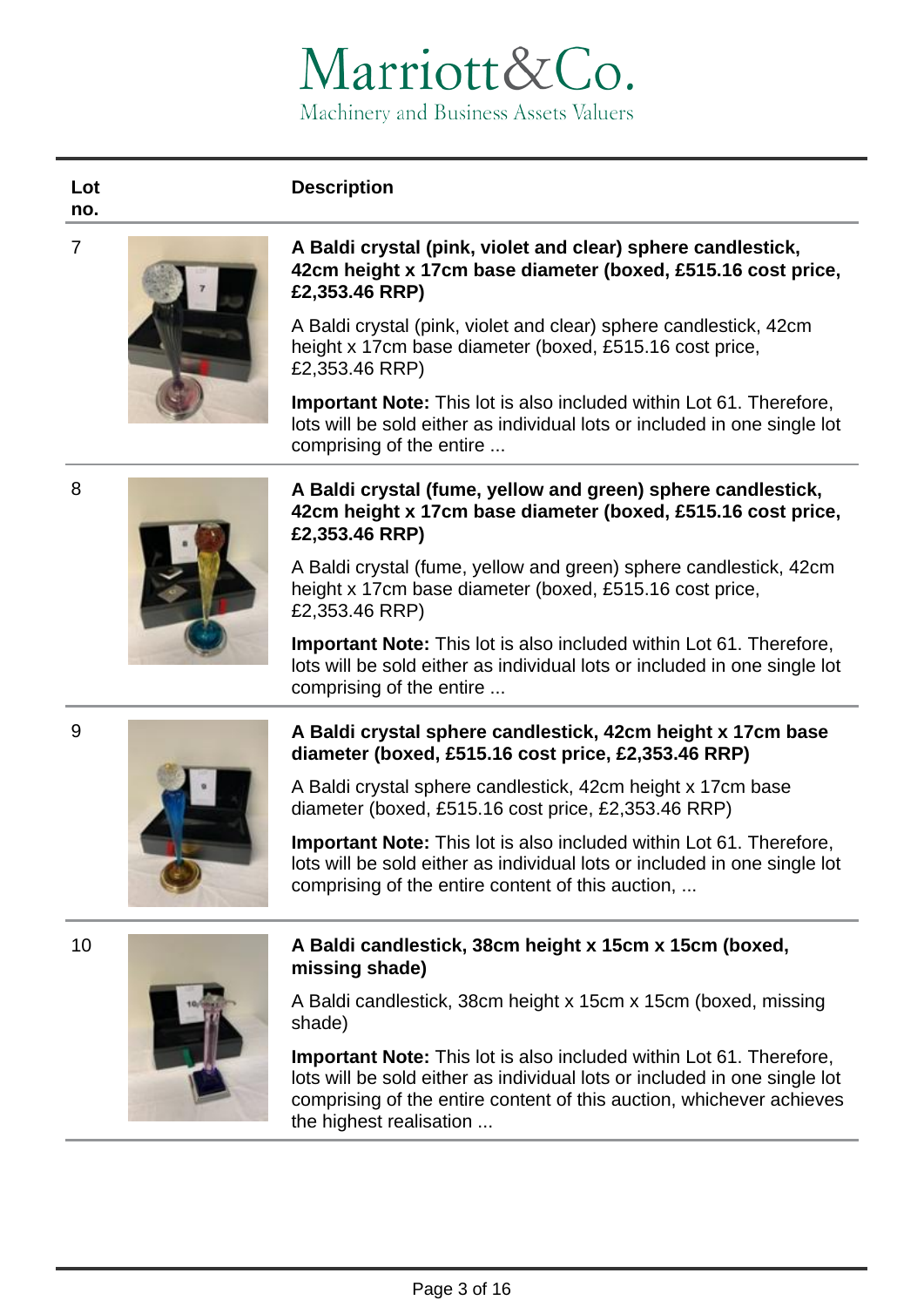# **Description**

**Lot no.**



# 11 **A Baldi candlestick, 46cm height x 15cm x 15cm (boxed)**

A Baldi candlestick, 46cm height x 15cm x 15cm (boxed)

**Important Note:** This lot is also included within Lot 61. Therefore, lots will be sold either as individual lots or included in one single lot comprising of the entire content of this auction, whichever achieves the highest realisation at the end ...



# 12 **A Baldi candlestick, 38cm height x 15cm x 15cm (boxed, missing shade)**

A Baldi candlestick, 38cm height x 15cm x 15cm (boxed, missing shade)

**Important Note:** This lot is also included within Lot 61. Therefore, lots will be sold either as individual lots or included in one single lot comprising of the entire content of this auction, whichever achieves the highest realisation ...

# 13 **A Baldi crystal and brass 24K palladium plated Coccinella medium box, 21cm height, diameter circa 15cm (boxed, £281.48 cost price, £978.93 RRP)**

A Baldi crystal and brass 24K palladium plated Coccinella medium box, 21cm height, diameter circa 15cm (boxed, £281.48 cost price, £978.93 RRP)

**Important Note:** This lot is also included within Lot 61. Therefore, lots will be sold either as individual lots or included in one single lot comprising of the ...



# 14 **A Baldi crystal and brass 24K palladium plated Marika cup, 23cm height diameter circa 15cm (boxed, £311.85 cost price, £1,086.21 RRP)**

A Baldi crystal and brass 24K palladium plated Marika cup, 23cm height diameter circa 15cm (boxed, £311.85 cost price, £1,086.21 RRP)

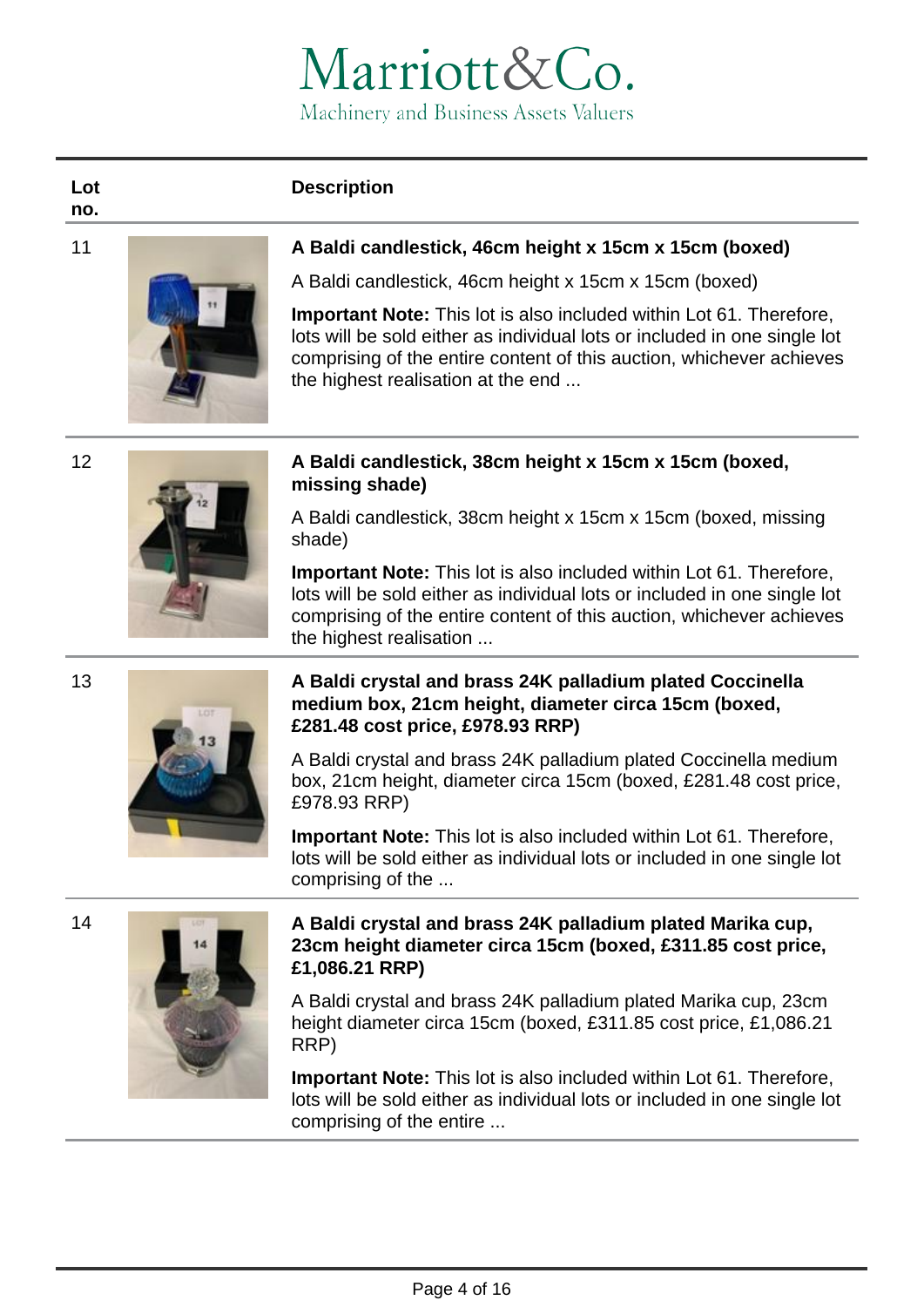# **Description**

**Lot no.**



### 15 **A Baldi crystal and brass 24K palladium plated Marika cup, 23cm height, diameter circa 15cm (boxed, £311.85 cost price, £1,086.21 RRP)**

A Baldi crystal and brass 24K palladium plated Marika cup, 23cm height, diameter circa 15cm (boxed, £311.85 cost price, £1,086.21 RRP)

**Important Note:** This lot is also included within Lot 61. Therefore, lots will be sold either as individual lots or included in one single lot comprising of the entire ...

# 16 **A Baldi crystal and brass 24K palladium plated small Tiepolo vase, 26cm height, base 12cm x 12cm (boxed, £435.38 cost price, £1,515.33 RRP)**

A Baldi crystal and brass 24K palladium plated small Tiepolo vase, 26cm height, base 12cm x 12cm (boxed, £435.38 cost price, £1,515.33 RRP)

**Important Note:** This lot is also included within Lot 61. Therefore, lots will be sold either as individual lots or included in one single lot comprising of the entire ...

# 17 **A Baldi crystal and brass 24K palladium plated small Tiepolo vase, 26cm height x 12cm x 12cm base, (boxed, £435.38 cost price, £1,515.33 RRP)**

A Baldi crystal and brass 24K palladium plated small Tiepolo vase, 26cm height x 12cm x 12cm base, (boxed, £435.38 cost price, £1,515.33 RRP)

**Important Note:** This lot is also included within Lot 61. Therefore, lots will be sold either as individual lots or included in one single lot comprising of the ...



# 18 **A Baldi crystal and brass 24K palladium plated small Tiepolo vase, 26m height x 12cm x 12cm base, (boxed, £435.38 cost price, £1,515.33 RRP)**

A Baldi crystal and brass 24K palladium plated small Tiepolo vase, 26m height x 12cm x 12cm base, (boxed, £435.38 cost price, £1,515.33 RRP)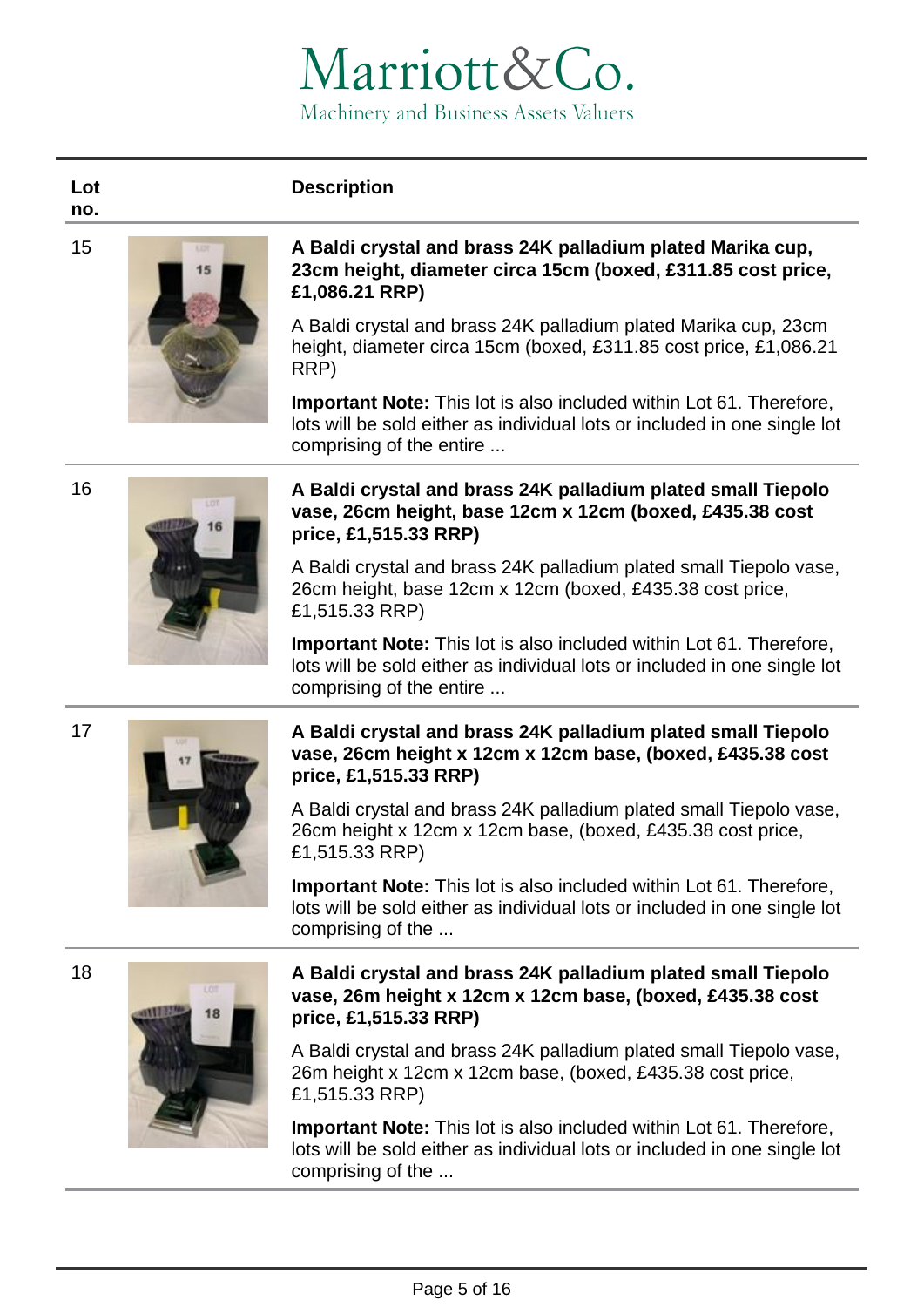# **Description**

**Lot no.**



### 19 **A Baldi crystal and brass 24K gold plated small Tiepolo vase, 26cm height x 12cm x 12cm base, (boxed, £435.38 cost price, £1,515.33 RRP)**

A Baldi crystal and brass 24K gold plated small Tiepolo vase, 26cm height x 12cm x 12cm base, (boxed, £435.38 cost price, £1,515.33 RRP)

**Important Note:** This lot is also included within Lot 61. Therefore, lots will be sold either as individual lots or included in one single lot comprising of the entire ...



# 20 **A Baldi crystal and brass 24K palladium plated small Tiepolo vase, 26cm height x 12cm x 12cm base, (boxed, £435.38 cost price, £1,515.33 RRP)**

A Baldi crystal and brass 24K palladium plated small Tiepolo vase, 26cm height x 12cm x 12cm base, (boxed, £435.38 cost price, £1,515.33 RRP)

**Important Note:** This lot is also included within Lot 60. Therefore, lots will be sold either as individual lots or included in one single lot comprising of the ...



# 21 **A Baldi crystal and brass 24K palladium plated small box, 16cm height x 14cm x 14cm base, (boxed, £289.58 cost price, £1,005.75 RRP)**

A Baldi crystal and brass 24K palladium plated small box, 16cm height x 14cm x 14cm base, (boxed, £289.58 cost price, £1,005.75 RRP)

**Important Note:** This lot is also included within Lot 61. Therefore, lots will be sold either as individual lots or included in one single lot comprising of the entire content ...



# 22 **A Baldi crystal and brass 24K palladium small box, 16cm height, 14cm x 14cm base, (boxed, £289.58 cost price, £1,005.75 RRP)**

A Baldi crystal and brass 24K palladium small box, 16cm height, 14cm x 14cm base, (boxed, £289.58 cost price, £1,005.75 RRP)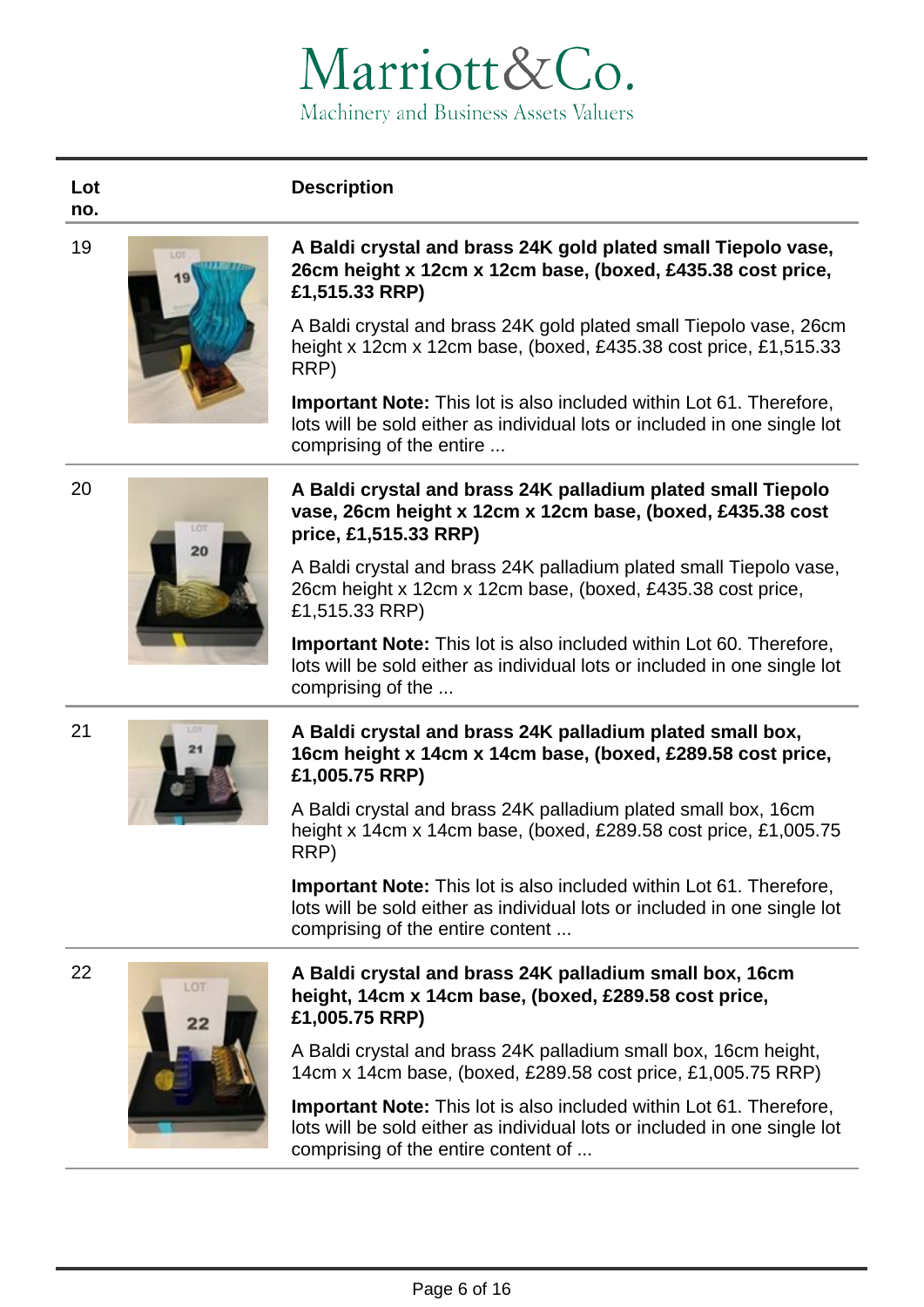# **Description**

**Lot no.**



### 23 **A Baldi crystal and brass 24K palladium plated big box, 19cm height, 14cm x 14cm base, (boxed, £311.85 cost price, £1,086.21 RRP)**

A Baldi crystal and brass 24K palladium plated big box, 19cm height, 14cm x 14cm base, (boxed, £311.85 cost price, £1,086.21 RRP)

**Important Note:** This lot is also included within Lot 61. Therefore, lots will be sold either as individual lots or included in one single lot comprising of the entire content ...



# 24 **A Baldi crystal and brass 24K palladium plated big box, 19cm height, 14cm x 14cm base, (boxed, £311.85 cost price, £1,086.21 RRP)**

A Baldi crystal and brass 24K palladium plated big box, 19cm height, 14cm x 14cm base, (boxed, £311.85 cost price, £1,086.21 RRP)

**Important Note:** This lot is also included within Lot 61. Therefore, lots will be sold either as individual lots or included in one single lot comprising of the entire content ...



# 25 **A Baldi crystal and brass 24k palladium plated Coccinella small box, 17cm height, diameter circa 12cm, (boxed, £232.88 cost price, £811.31 RRP)**

A Baldi crystal and brass 24k palladium plated Coccinella small box, 17cm height, diameter circa 12cm, (boxed, £232.88 cost price, £811.31 RRP)

**Important Note:** This lot is also included within Lot 61. Therefore, lots will be sold either as individual lots or included in one single lot comprising of the ...



# 26 **A Baldi crystal and brass 24k palladium plated Coccinella small box, 17cm height, diameter circa 12cm, (boxed, £232.88 cost price, £811.31 RRP)**

A Baldi crystal and brass 24k palladium plated Coccinella small box, 17cm height, diameter circa 12cm, (boxed, £232.88 cost price, £811.31 RRP)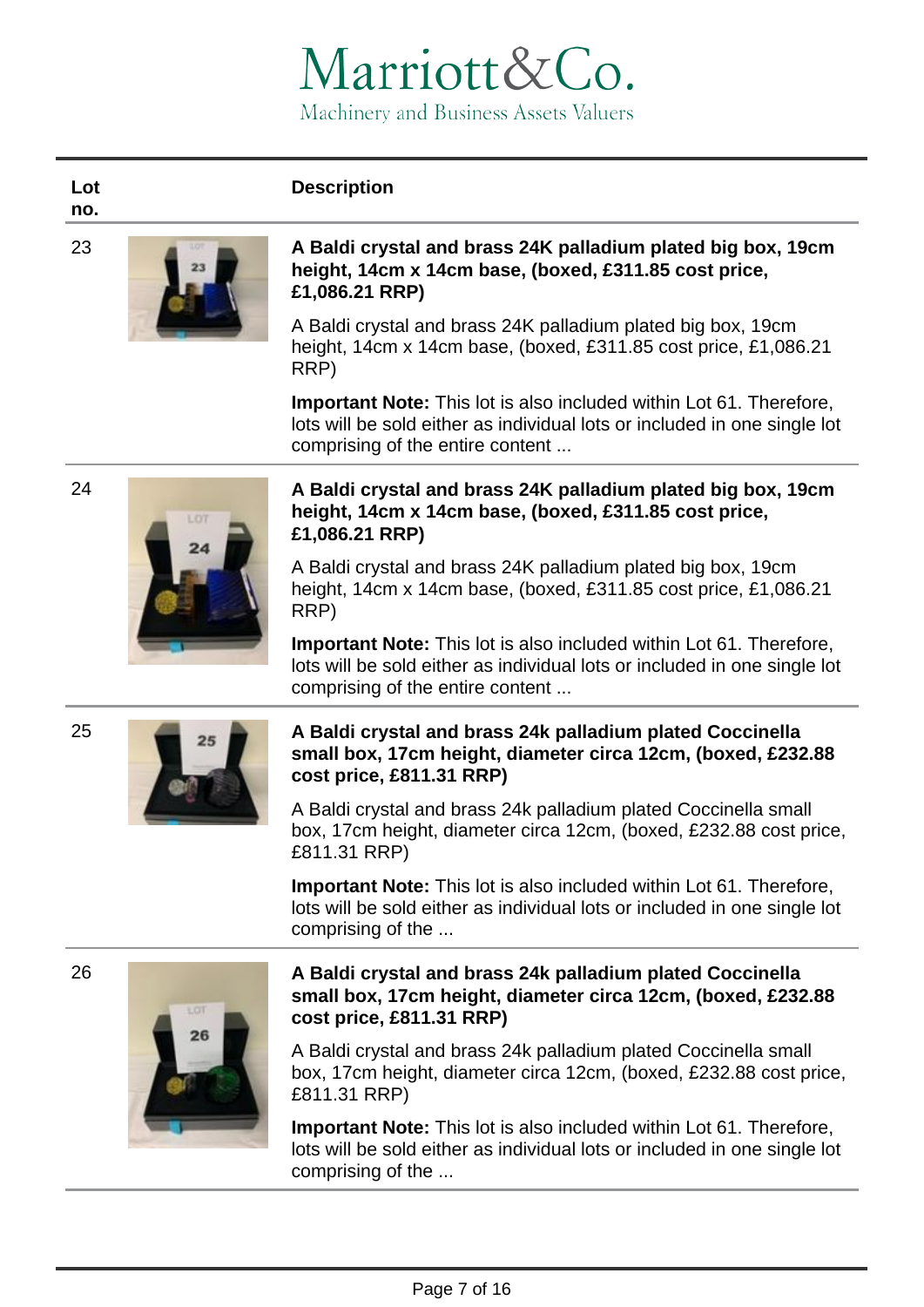# **Description**

**no.**

**Lot** 



### 27 **A Baldi crystal and brass 24K gold plated perfume bottle (for him), 21cm height, base diameter circa 11.5cm, (boxed, £233.28 cost price, £1,072.80 RRP)**

A Baldi crystal and brass 24K gold plated perfume bottle (for him), 21cm height, base diameter circa 11.5cm, (boxed, £233.28 cost price, £1,072.80 RRP)

**Important Note:** This lot is also included within Lot 61. Therefore, lots will be sold either as individual lots or included in one single lot comprising ...





# 28 **A Baldi small box (damaged)**

A Baldi small box (damaged)

**Important Note:** This lot is also included within Lot 61. Therefore, lots will be sold either as individual lots or included in one single lot comprising of the entire content of this auction, whichever achieves the highest realisation at the end of the auction. We are therefore ...



# 29 **A Baldi crystal and bronze 24K gold plated Coco perfume bottle with stick, 11.5cm height x 9cm diameter (boxed, £133.65 cost price, £462.65 RRP)**

A Baldi crystal and bronze 24K gold plated Coco perfume bottle with stick, 11.5cm height x 9cm diameter (boxed, £133.65 cost price, £462.65 RRP)

**Important Note:** This lot is also included within Lot 61. Therefore, lots will be sold either as individual lots or included in one single lot comprising of ...



# 30 **A Baldi crystal and bronze 24K gold plated Coco perfume bottle with stick, 11.5cm height x 9cm diameter (boxed, £133.65 cost price, £462.65 RRP)**

A Baldi crystal and bronze 24K gold plated Coco perfume bottle with stick, 11.5cm height x 9cm diameter (boxed, £133.65 cost price, £462.65 RRP)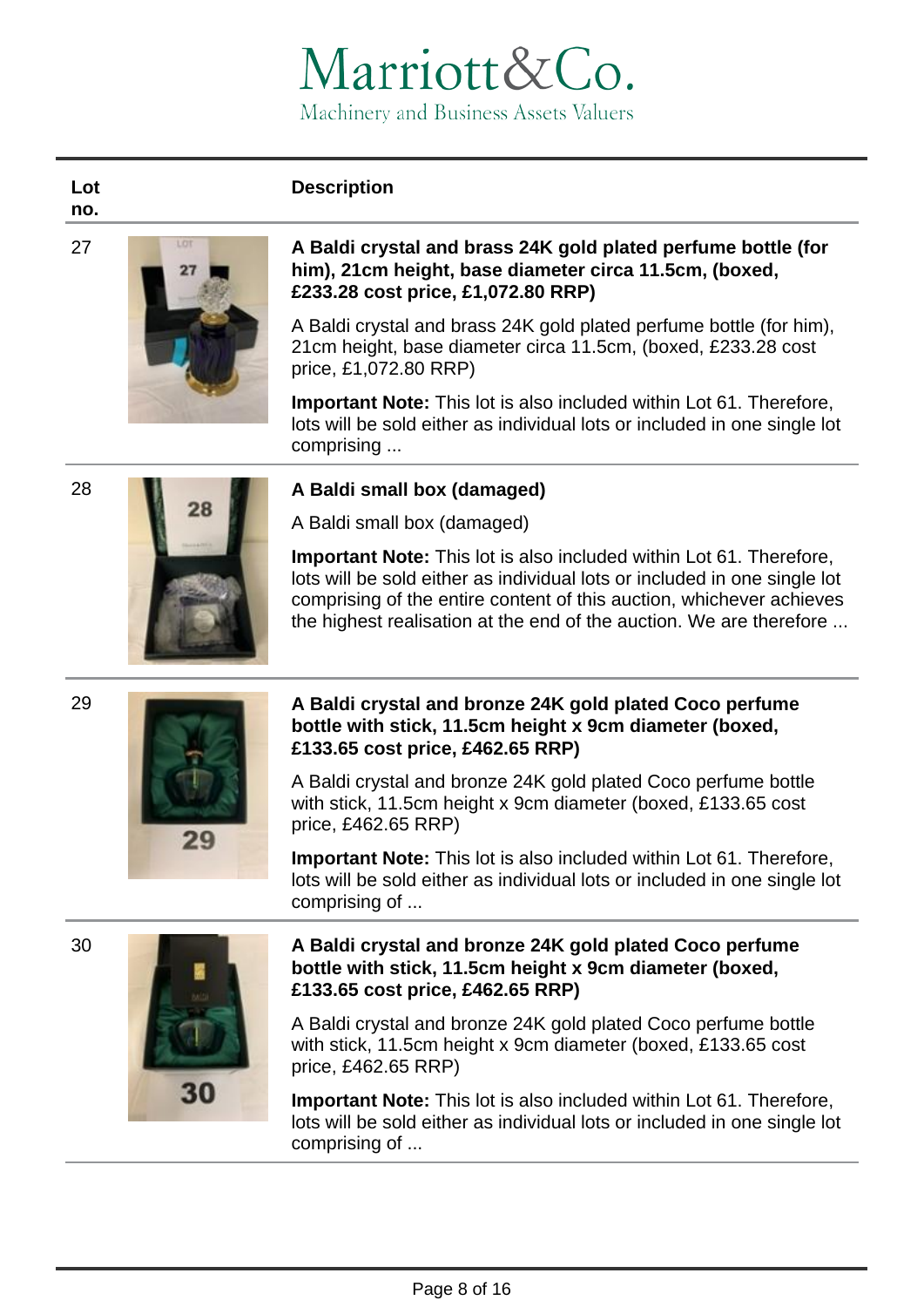# **Description**

**Lot no.**



# 31 **A Baldi candlestick, 38cm height x 15cm x 15cm (unboxed)**

A Baldi candlestick, 38cm height x 15cm x 15cm (unboxed)

**Important Note:** This lot is also included within Lot 61. Therefore, lots will be sold either as individual lots or included in one single lot comprising of the entire content of this auction, whichever achieves the highest realisation at the end ...

# 32 **A Baldi candlestick, 38cm height x 15cm x 15cm (unboxed)**



**Important Note:** This lot is also included within Lot 61. Therefore, lots will be sold either as individual lots or included in one single lot comprising of the entire content of this auction, whichever achieves the highest realisation at the end ...



# 33 **A Baldi crystal perfume bottle (for her), 23cm height x 15cm diameter (boxed, £176.18 cost price, £610.61 RRP)**

A Baldi crystal perfume bottle (for her), 23cm height x 15cm diameter (boxed, £176.18 cost price, £610.61 RRP)

**Important Note:** This lot is also included within Lot 61. Therefore, lots will be sold either as individual lots or included in one single lot comprising of the entire content of this auction, ...





# 34 **A Baldi large box (believed to be crystal and brass 24K palladium plated), 19cm height x 14cm x 14cm base, (unboxed)**

A Baldi large box (believed to be crystal and brass 24K palladium plated), 19cm height x 14cm x 14cm base, (unboxed)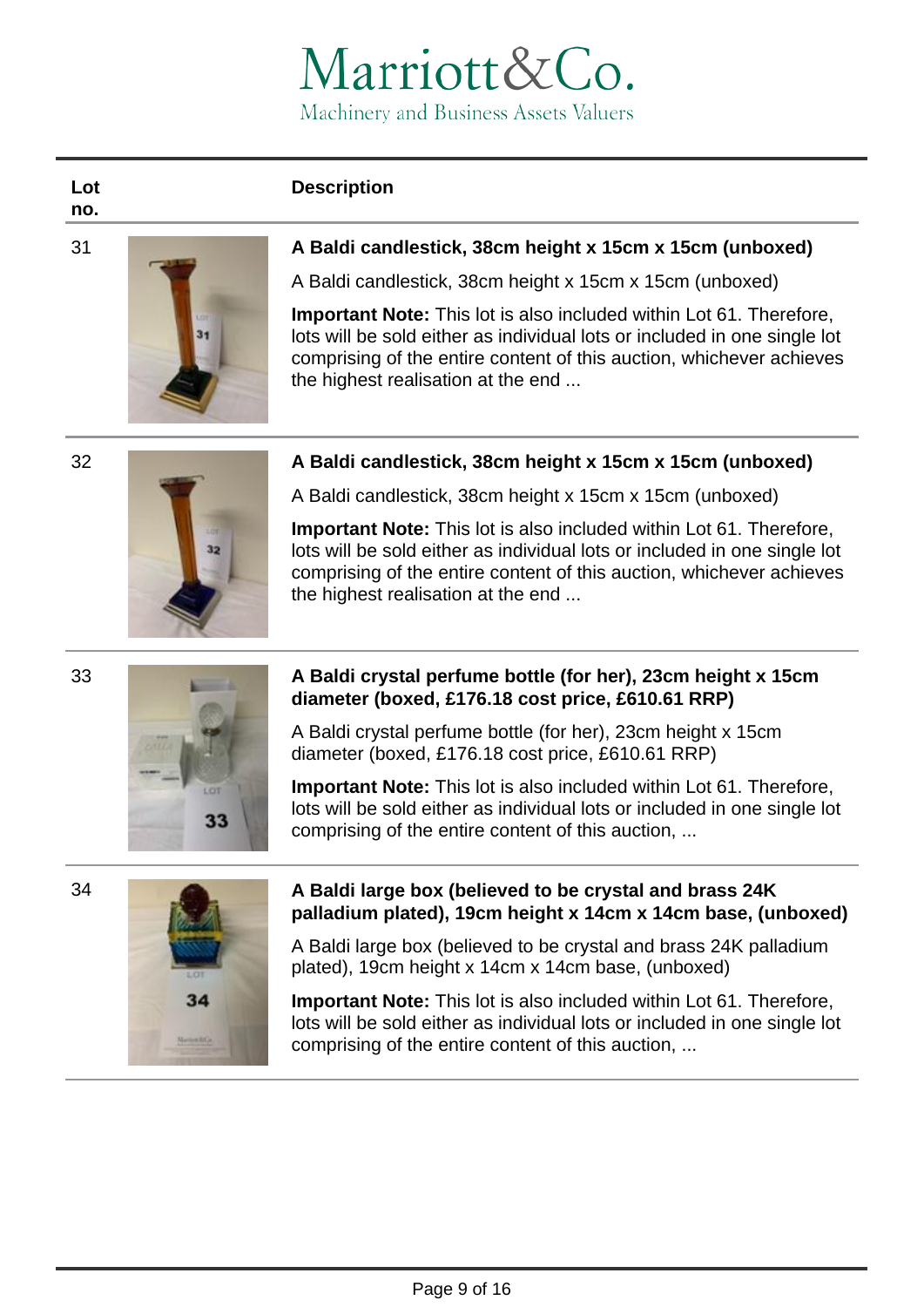# **Description**



**Lot** 



# 35 **A Baldi large box (believed to be crystal and brass 24K palladium plated), 19cm height x 14cm x 14cm base, (unboxed)**

A Baldi large box (believed to be crystal and brass 24K palladium plated), 19cm height x 14cm x 14cm base, (unboxed)

**Important Note:** This lot is also included within Lot 61. Therefore, lots will be sold either as individual lots or included in one single lot comprising of the entire content of this auction, ...



# 36 **A Baldi perfume bottle (believed to be crystal and brass 24K gold plated perfume bottle (for him), 22cm height x 9.5cm diameter, (unboxed)**

A Baldi perfume bottle (believed to be crystal and brass 24K gold plated perfume bottle (for him), 22cm height x 9.5cm diameter, (unboxed)

**Important Note:** This lot is also included within Lot 61. Therefore, lots will be sold either as individual lots or included in one single lot comprising of the entire ...

# 37 **A Baldi perfume bottle (believed to be crystal and brass 24K palladium plated perfume bottle (for him), 21cm height x 11.5**

A Baldi perfume bottle (believed to be crystal and brass 24K palladium plated perfume bottle (for him), 21cm height x 11.5cm diameter (unboxed)

**Important Note:** This lot is also included within Lot 61. Therefore, lots will be sold either as individual lots or included in one single lot comprising of the ...

# 38

37

# 38 **A Baldi Coccinella small box, 17cm height x 12cm diameter together with a display perfume bottle, 11cm height x 7.5cm x 7.5cm base, (unboxed)**

A Baldi Coccinella small box, 17cm height x 12cm diameter together with a display perfume bottle, 11cm height x 7.5cm x 7.5 cm base, (unboxed)

**Important Note:** This lot is also included within Lot 61. Therefore, lots will be sold either as individual lots or included in one single lot comprising of the ...



Page 10 of 16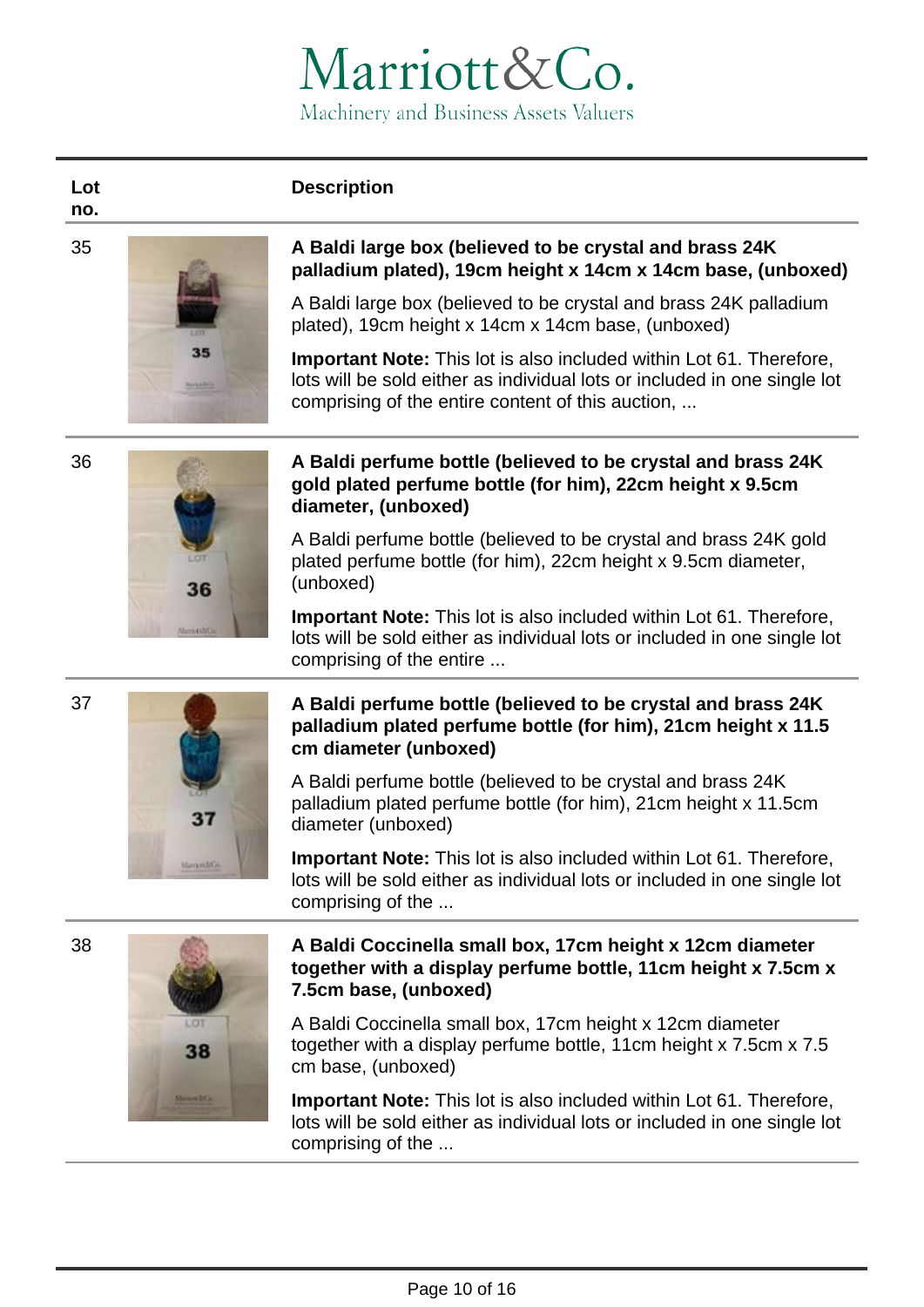# **Description**

**Lot no.**



# 39 **A black and gold lampshade, 40cm height x 45cm diameter**

A black and gold lampshade, 40cm height x 45cm diameter

**Important Note:** This lot is also included within Lot 61. Therefore, lots will be sold either as individual lots or included in one single lot comprising of the entire content of this auction, whichever achieves the highest realisation at the end ...



# 40 **A white and gold lampshade, 40cm height x 45cm diameter**

A white and gold lampshade, 40cm height x 45cm diameter

**Important Note:** This lot is also included within Lot 61. Therefore, lots will be sold either as individual lots or included in one single lot comprising of the entire content of this auction, whichever achieves the highest realisation at the end ...



# 41 **A white and gold lampshade, 40cm height x 45cm diameter**

A white and gold lampshade, 40cm height x 45cm diameter

**Important Note:** This lot is also included within Lot 61. Therefore, lots will be sold either as individual lots or included in one single lot comprising of the entire content of this auction, whichever achieves the highest realisation at the end ...



# 42 **A white and silver lampshade, 40cm height x 45cm diameter**

A white and silver lampshade, 40cm height x 45cm diameter

**Important Note:** This lot is also included within Lot 61. Therefore, lots will be sold either as individual lots or included in one single lot comprising of the entire content of this auction, whichever achieves the highest realisation at the end ...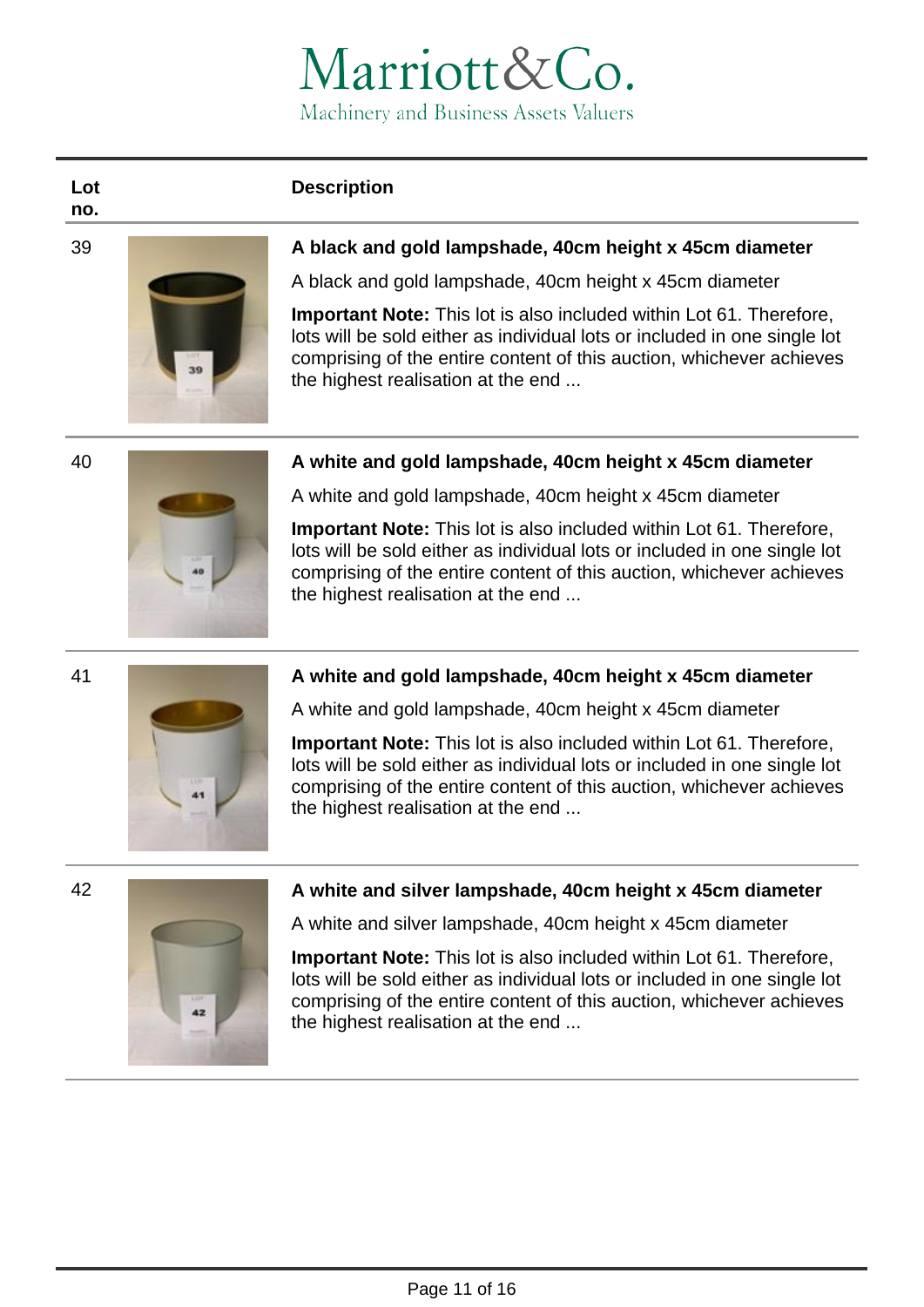# **Description**

**no.**

**Lot** 



### 43 **A white lamp shade with mirrored interior and metal trim, 42cm height x 33cm diameter**

A white lamp shade with mirrored interior and metal trim, 42cm height x 33cm diameter

**Important Note:** This lot is also included within Lot 61. Therefore, lots will be sold either as individual lots or included in one single lot comprising of the entire content of this auction, whichever achieves the ...



# 44 **A Baldi white and silver Greek lamp lampshade, 35cm height x 47cm diameter**

A Baldi white and silver Greek lamp lampshade, 35cm height x 47cm diameter

**Important Note:** This lot is also included within Lot 61. Therefore, lots will be sold either as individual lots or included in one single lot comprising of the entire content of this auction, whichever achieves the highest realisation ...



# 45 **Seventeen Baldi big crystal glass sphere hand made and decorated Christmas balls (various colours), c.12cm diameter, (boxed, £121.50 cost price, £529.70 RRP - per ball)**

Seventeen Baldi big crystal glass sphere hand made and decorated Christmas balls (various colours), c.12cm diameter, (boxed, £121.50 cost price, £529.70 RRP - per ball)

**Important Note:** This lot is also included within Lot 61. Therefore, lots will be sold either as individual lots or included in one single ...



# 46 **Fifteen Baldi medium crystal glass sphere hand made and decorated Christmas balls (various colours), c.10cm diameter, (boxed, £103.68 cost price, £449.24 RRP - per ball)**

Fifteen Baldi medium crystal glass sphere hand made and decorated Christmas balls (various colours), c.10cm diameter, (boxed, £103.68 cost price, £449.24 RRP - per ball)

Important Note: This lot is also included within Lot 61. Therefore, lots will be sold either as individual lots or included in one ...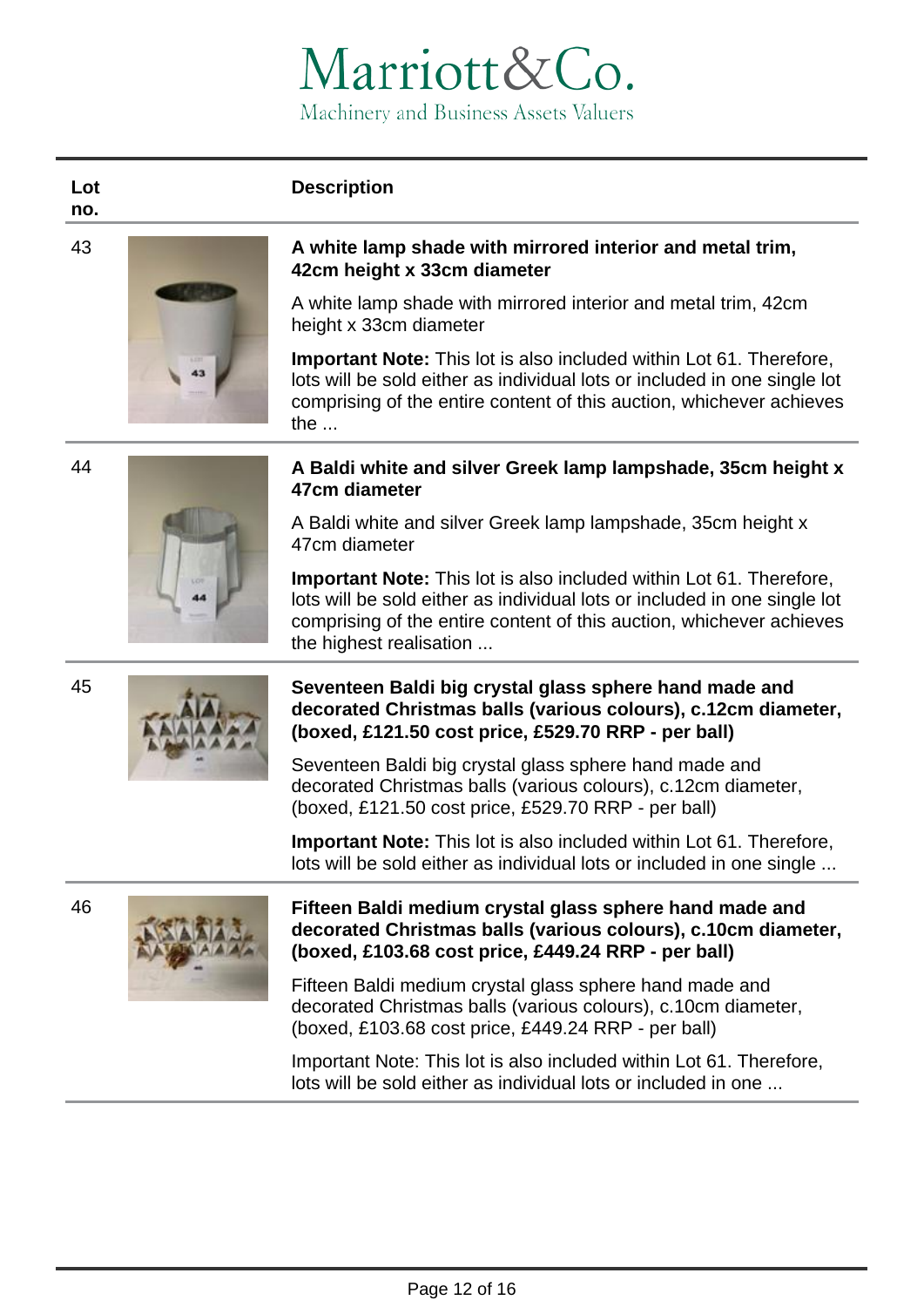# **Description**

**Lot no.**



### 47 **Fourteen Baldi small crystal glass sphere hand made and decorated Christmas balls, c. 8cm diameter (various colours) (boxed, £71.28 cost price, £368.78 RRP - per ball)**

Fourteen Baldi small crystal glass sphere hand made and decorated Christmas balls, c. 8cm diameter, (various colours) (boxed, £71.28 cost price, £368.78 RRP - per ball)

**Important Note:** This lot is also included within Lot 61. Therefore, lots will be sold either as individual lots or included in one single ...



# 48 **Six Baldi Rosario Misbaha Piccolo (small) prayer beads (various) with boxes (£158.76 cost price, £724.14 RRP per unit)**

Six Baldi Rosario Misbaha Piccolo (small) prayer beads (various) with boxes (£158.76 cost price, £724.14 RRP per unit)

**Important Note:** This lot is also included within Lot 61. Therefore, lots will be sold either as individual lots or included in one single lot comprising of the entire content of this ...





# 49 **Six Baldi Rosario Misbaha Piccolo (small) prayer beads (various) with boxes (£158.76 cost price, £724.14 RRP per unit)**

Six Baldi Rosario Misbaha Piccolo (small) prayer beads (various) with boxes (£158.76 cost price, £724.14 RRP per unit)

**Important Note:** This lot is also included within Lot 61. Therefore, lots will be sold either as individual lots or included in one single lot comprising of the entire content of this ...





# 50 **Six Baldi Rosario Misbaha Piccolo (small) prayer beads (various) with boxes (£158.76 cost price, £724.14 RRP per unit)**

Six Baldi Rosario Misbaha Piccolo (small) prayer beads (various) with boxes (£158.76 cost price, £724.14 RRP per unit)

**Important Note:** This lot is also included within Lot 61. Therefore, lots will be sold either as individual lots or included in one single lot comprising of the entire content of this ...





# 51 **Six Baldi Rosario Misbaha Piccolo (small) prayer beads (various) with boxes (£158.76 cost price, £724.14 RRP per unit)**

Six Baldi Rosario Misbaha Piccolo (small) prayer beads (various) with boxes (£158.76 cost price, £724.14 RRP per unit)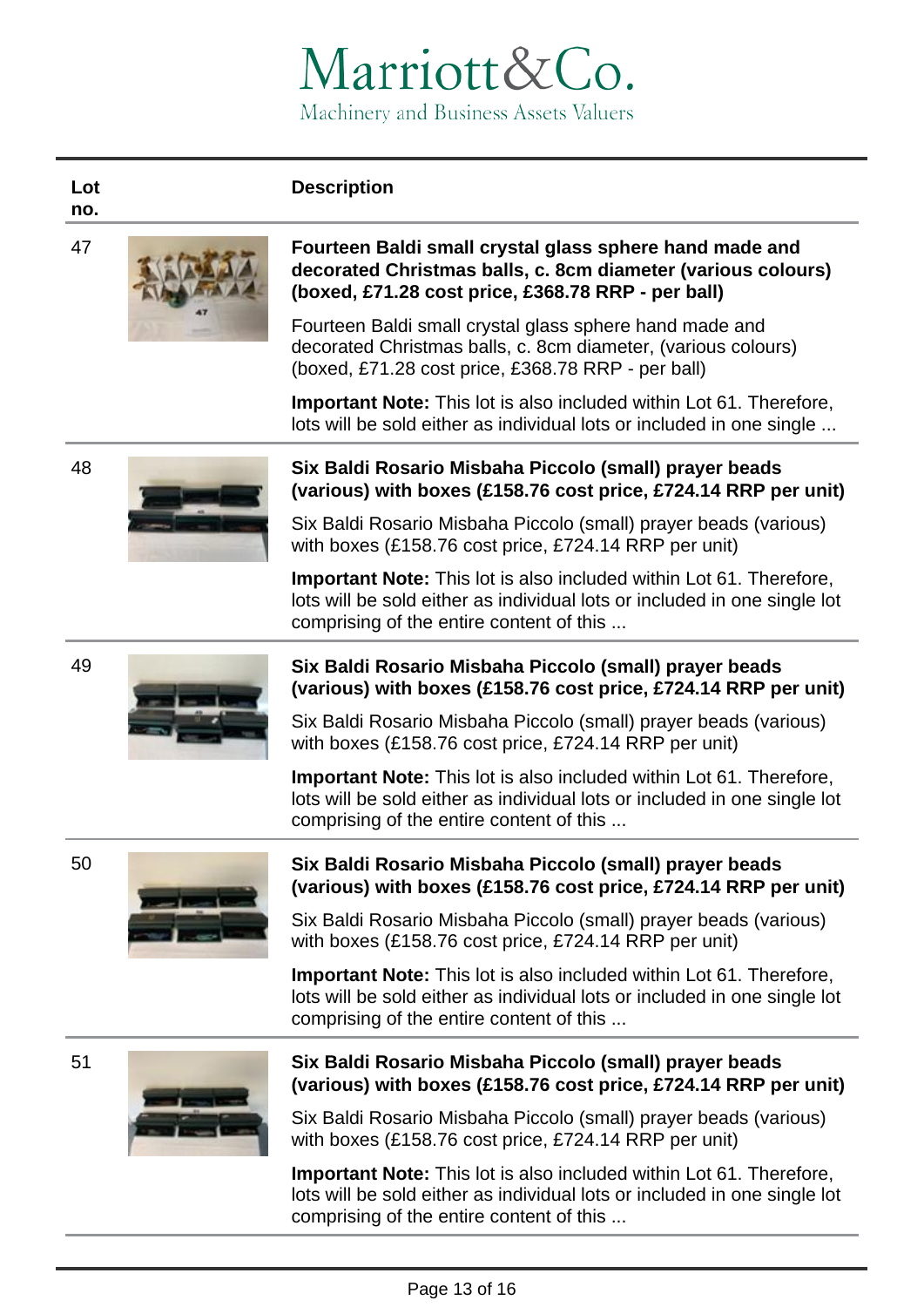# **Description**

**Lot no.**



# 52 **Six Baldi Rosario Misbaha Piccolo (small) prayer beads (various) with boxes (£158.76 cost price, £724.14 RRP per unit)**

Six Baldi Rosario Misbaha Piccolo (small) prayer beads (various) with boxes (£158.76 cost price, £724.14 RRP per unit)

**Important Note:** This lot is also included within Lot 61. Therefore, lots will be sold either as individual lots or included in one single lot comprising of the entire content of this ...





# 53 **Six Baldi Rosario Misbaha Medio (medium) prayer beads & cufflink sets (various) with boxes (five missing cufflinks, one with cufflinks)**

Six Baldi Rosario Misbaha Medio (medium) prayer beads & cufflink sets (various) with boxes (five missing cufflinks, one with cufflinks)

**Important Note:** This lot is also included within Lot 61. Therefore, lots will be sold either as individual lots or included in one single lot comprising of the entire ...



# 54 **Six Baldi Rosario Misbaha Medio (medium) prayer beads (various) with boxes (£192.78 cost price, £878.36 RRP per unit)**

Six Baldi Rosario Misbaha Medio (medium) prayer beads (various) with boxes (£192.78 cost price, £878.36 RRP per unit)

**Important Note:** This lot is also included within Lot 61. Therefore, lots will be sold either as individual lots or included in one single lot comprising of the entire content of this ...



# 55 **Six Baldi Rosario Misbaha Medio (medium) prayer beads (various) with boxes (£192.78 cost price, £878.36 RRP per unit)**

Six Baldi Rosario Misbaha Medio (medium) prayer beads (various) with boxes (£192.78 cost price, £878.36 RRP per unit)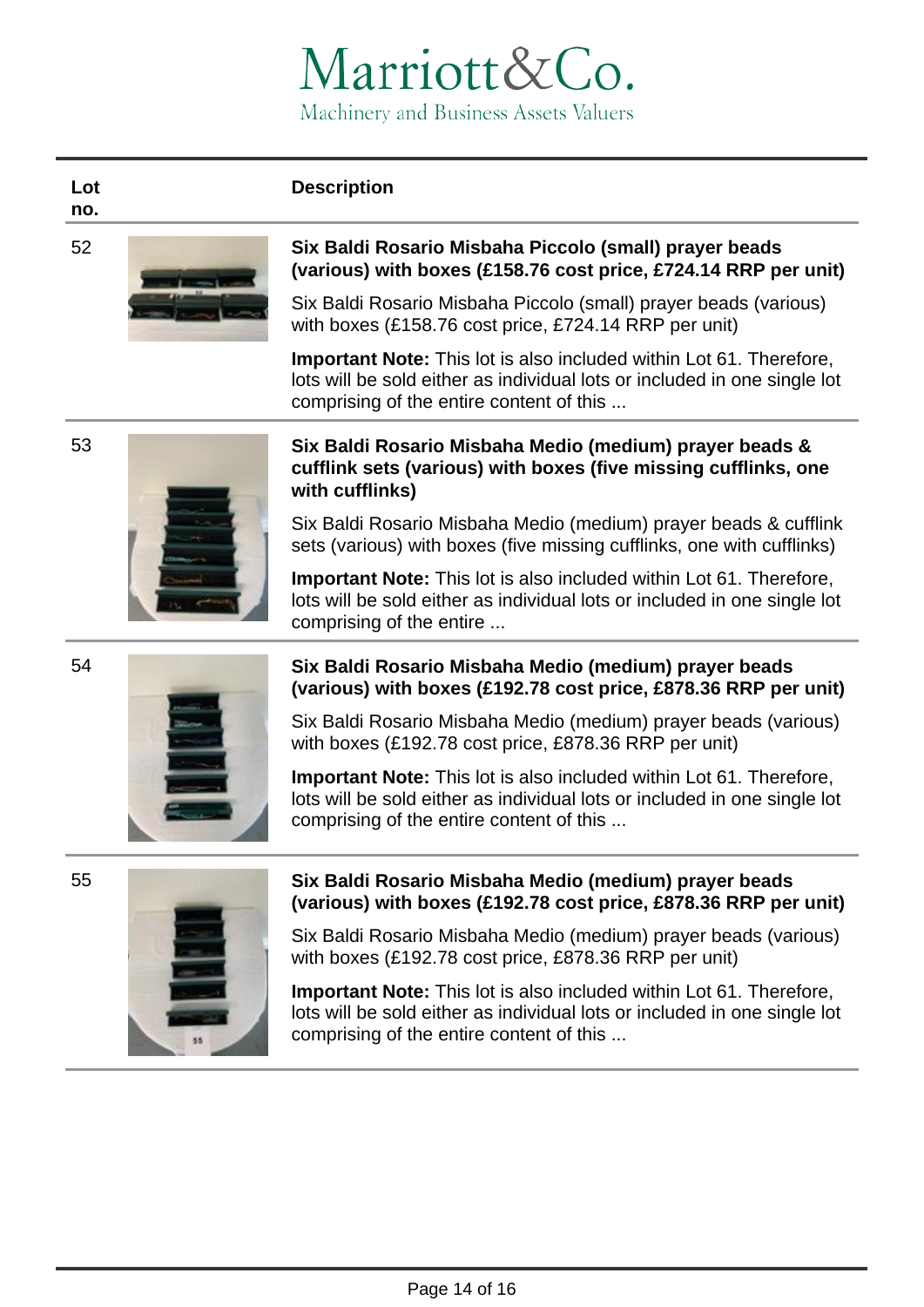# **Description**

**no.**

**Lot** 



# 56 **Six Baldi Rosario Misbaha Medio (medium) prayer beads (various) with boxes (£192.78 cost price, £878.36 RRP per unit)**

Six Baldi Rosario Misbaha Medio (medium) prayer beads (various) with boxes (£192.78 cost price, £878.36 RRP per unit)

**Important Note:** This lot is also included within Lot 61. Therefore, lots will be sold either as individual lots or included in one single lot comprising of the entire content of this ...



# 57 **Six Baldi Rosario Misbaha Medio (medium) prayer beads (various) with boxes (£192.78 cost price, £878.36 RRP per unit)**

Six Baldi Rosario Misbaha Medio (medium) prayer beads (various) with boxes (£192.78 cost price, £878.36 RRP per unit)

**Important Note:** This lot is also included within Lot 61. Therefore, lots will be sold either as individual lots or included in one single lot comprising of the entire content of this ...



# **Six Baldi Rosario Misbaha Piccolo (small) prayer beads (various) with boxes (£158.76 cost price, £724.14 RRP per unit)**

Six Baldi Rosario Misbaha Piccolo (small) prayer beads (various) with boxes (£158.76 cost price, £724.14 RRP per unit)

**Important Note:** This lot is also included within Lot 61. Therefore, lots will be sold either as individual lots or included in one single lot comprising of the entire content of this ...





# 59 **Five Baldi Rosario Misbaha Piccolo (small) prayer beads (various) with boxes (£158.76 cost price, £724.14 RRP per unit)**

Five Baldi Rosario Misbaha Piccolo (small) prayer beads (various) with boxes (£158.76 cost price, £724.14 RRP per unit)